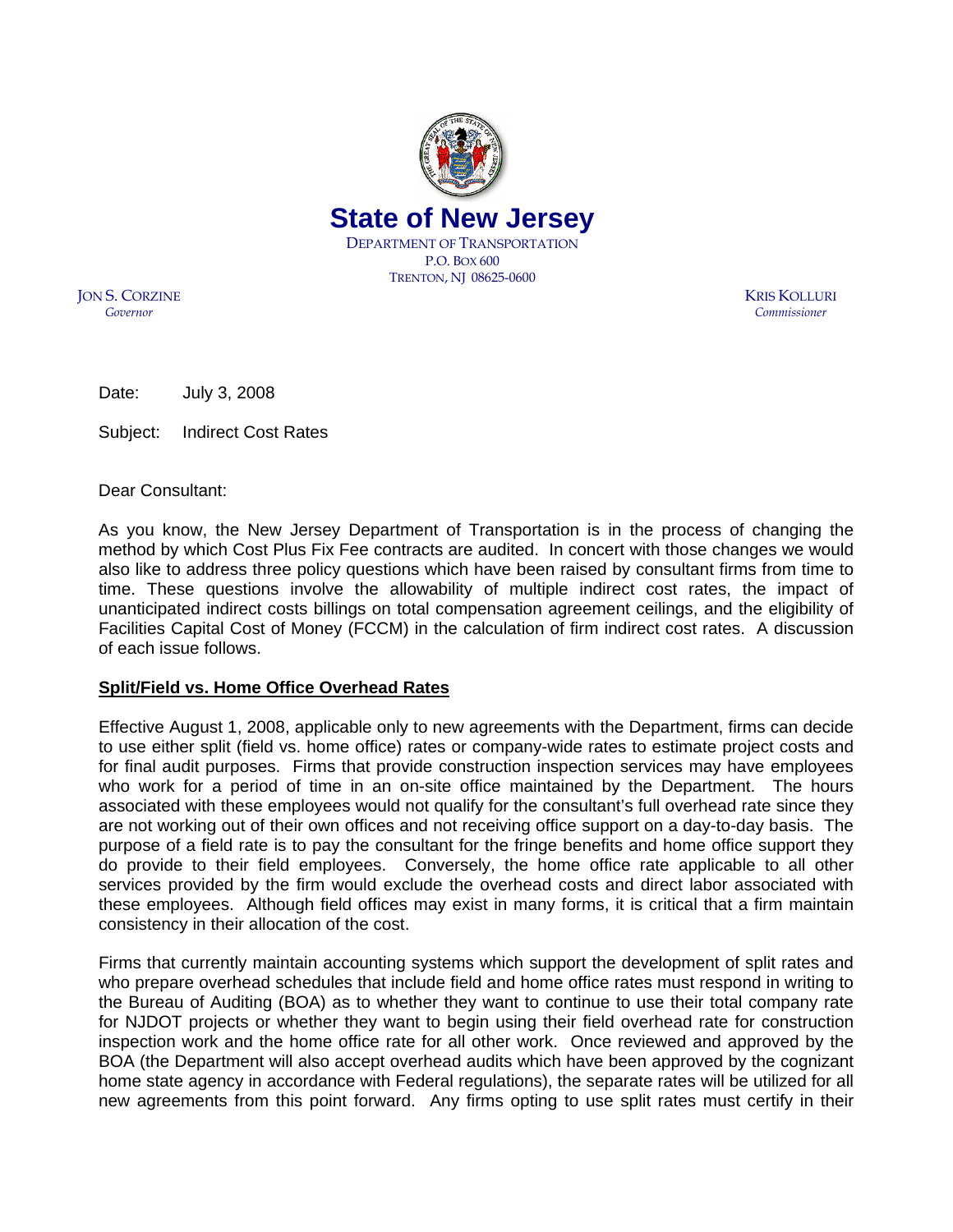letter that the methodology utilized to allocate costs between field and home office will remain consistent from year to year.

Firms that currently develop single overhead rates that wish to continue to do so do not need to respond. However, if they now choose to change their accounting system to develop split rates, they must notify the BOA in writing of their intention to do so. At the time the firm submits its first split rates and they are approved, separate rates will be used for new NJDOT contracts from this point forward. The new policy is effective August 1, 2008 for new agreements only. For work performed under previously executed agreements/CAM's, the specified rate as based on the firm's total company overhead will continue to be used for billing and final audit purposes.

## **Impact of Unanticipated Indirect Costs on Agreement Ceilings**

In February 1996 the New Jersey Department of Transportation discontinued its cap on indirect cost rates that could be used in Cost Plus Fixed Fee agreements. This policy change was instituted in order to place NJDOT in conformity with Section 307, Quality Through Competition, of the National Highway System Designation Act. Professional service firms are entitled to the recovery of indirect cost as defined by Federal Acquisition Regulations (Part 31 of Title 48). Since then, consultant firms have been entitled to use their actual audited indirect cost rates without any limitation on NJDOT projects. However, there are situations where a final audit determines a higher indirect cost rate than the negotiated interim rate specified in the original agreement. In some of these situations the additional overhead costs generated by the audited indirect cost rate cannot be accommodated within the total compensation agreement ceiling. Some consultant firms have asked whether or not the agreement ceiling can or should be automatically adjusted to absorb the additional indirect costs.

The negotiated contract ceiling constitutes a firm limit on the extent of the State of New Jersey's reimbursement for the agreement based on the scope of work as amended by any additional or extra work modifications. This contract reimbursement limit is based on several cost components including direct labor, direct expenses, subconsultant expenses, indirect costs, and a fixed fee. The fact that one cost component of the agreement is higher than anticipated does not justify that the overall project ceiling should be increased by that amount. The consultant firm's indirect cost rate is not capped and all indirect costs incurred can be billed without limitation within the agreement ceiling. However, in those instances where the consultant is seeking to bill indirect costs which would force total costs to be in excess of the agreement ceiling, an offsetting reduction of previously billed direct labor, direct expenses, subconsultant expenses or fixed fee must accompany the invoice such that total contract compensation is still within the agreement ceiling. The consultant firm is responsible for monitoring all of its costs, including indirect cost rates, and adjusting its work to stay within the budget for the project as established by the total contract compensation ceiling. Accordingly, requests for increases in agreement ceilings based solely on the payment of final audited overhead rates will not be approved.

## Facilities Capital Cost of Money (FCCM)

FCCM is an imputed cost related to investment in facilities used in contract performance which is based on a cost of money calculation by the Unites States Department of Treasury. It requires a series of detailed schedules from the firm which appropriately classify, measure, and allocate to contracts the cost of owning the occupied facility in accordance with Cost Account Standards (CAS) 414. These schedules must be submitted at the time of the original agreement negotiation and repeated each year thereafter. The consultant must maintain, in a manner that permits audit and